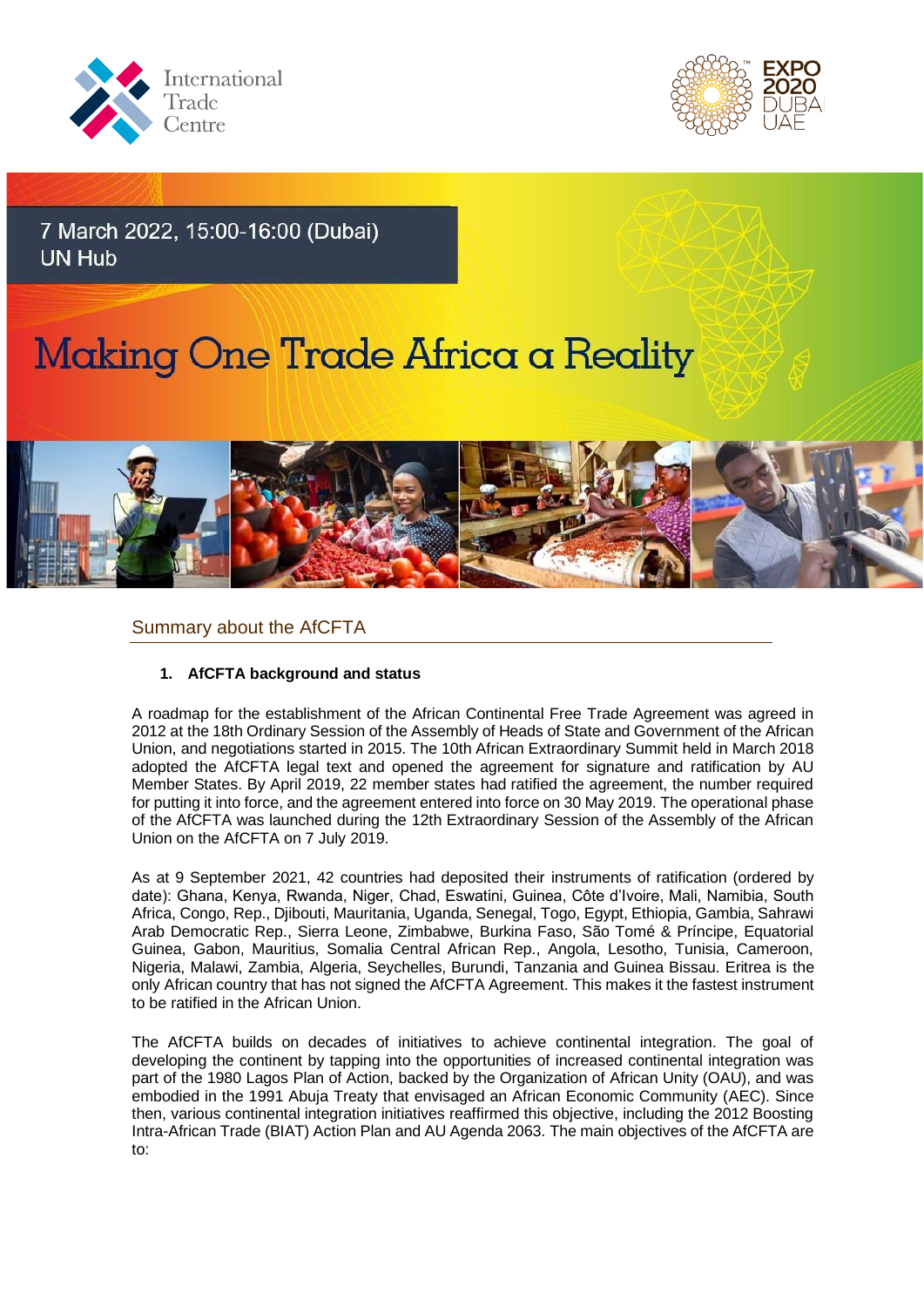- Create a single continental market for goods and services, with free movement of business persons and investments
- Expand intra-Africa trade across the regional economic communities and the continent in general
- Enhance competitiveness and support economic transformation

Eight Regional Economic Communities (RECs) have been officially recognized as building blocks of the AfCFTA: Economic Community of Central African States (ECCAS), Economic Community of West African States (ECOWAS), East African Community (EAC), Southern African Development Community (SADC), Common Market for Eastern and Southern Africa (COMESA), Arab Maghreb Union (AMU), Community of Sahel–Saharan States (CEN-SAD) and Intergovernmental Authority on Development (IGAD).

When fully implemented, the AfCFTA will create an integrated African market of 1.3 billion people across 55 countries with a combined GDP of about \$3.4 trillion, making it the world's largest single market for goods and services by number of countries.

The agreement targets the removal of tariffs on 97 percent of imported goods from State Parties over a period of between 5 and 15 years from entry into force. It also aims to reduce non-tariff barriers (NTBs) and foster standards harmonization, customs cooperation and trade facilitation.

The scope of the AfCFTA goes beyond that of traditional Free Trade Agreements (FTAs). The protocols of the agreement include not only trade in goods but also trade in services, rules and procedures on the settlements of disputes, investment, competition policy, intellectual property rights (IPRs) and e-commerce. The first three protocols were the subject of the first phase of AfCFTA negotiations which is scheduled to officially close by December 2021 if the rules of origin are finalised and all tariff schedules are submitted. The second three issues will be negotiated during the second phase of negotiations which is expected to officially start in 2022 and e-commerce under a third phase of negotiations.

The negotiations on phase II issues are scheduled to be concluded by the end of 2022. There have not yet been any committee meetings on the AfCFTA protocol on e-commerce but the work programme on e-commerce is expected to be accelerated in 2022.

#### 2. **Justification for the creation of the AfCFTA**

Currently, Africa largely exports unprocessed primary commodities in exchange for imported manufactured products, which has constrained value addition and poverty reduction. Intra-African trade is underexploited due to high trade costs in the region. Intra-African exports as a share of Africa's total exports was only 17.8 percent in 2020 (compared to a figure of 58.1 percent for the EU). Prevailing tariff rates significantly underestimate Africa's trading costs due to the presence of nontariff measures and physical market access barriers, such as inadequate infrastructure and borderrelated and local distribution deficiencies (e.g. expensive settlement payments, cumbersome customs requirements and inefficient services).

The AfCFTA represents a pivotal opportunity to redress these challenges, reorganise African countries' production and export structures and transform African livelihoods. It is expected to resolve the challenges of multiple and overlapping memberships of trade regimes and expedite Africa's integration process.

In 2020, manufactured goods accounted for 44.3 percent of intra-African exports compared to only 21.1 percent of Africa's exports outside the continent. The AfCFTA will create preferential margins for African producers providing an opportunity for restructuring African imports at the regional level. It will also provide a sufficiently large market to support the expansion of manufacturing sectors, in turn enhancing the competitiveness and productivity of African goods and services and contributing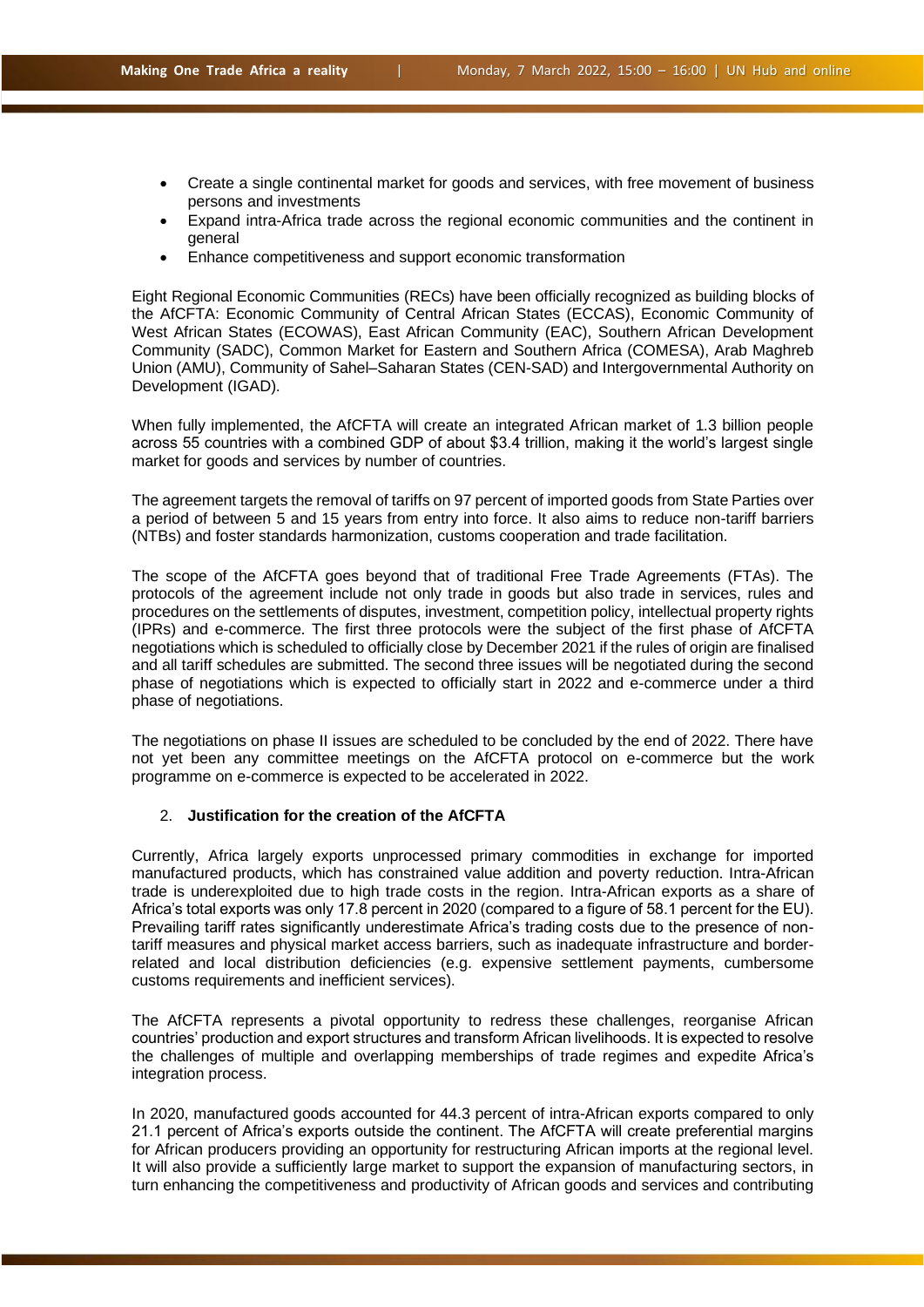to the development of RVCs. This can better position the continent to integrate into Global value chains (GVCs) and benefit from the global trading system. The AfCFTA will also provide Africa with more leverage to challenge agreements that may be unfavourable to Africa's development agenda.

The United Nations Economic Commission for Africa project that the value of intra-African exports will increase between about 15 percent (or US\$ 50 billion) and nearly 25 percent (or US\$ 69.1 billion) in 2040, relative to the baseline without the AfCFTA in place. Intra-African exports are expected to increase the most for industrial products, with gains ranging between around 25 per cent (or US\$ 36.1 billion) and almost 30 per cent (or US\$ 43.3 billion). All African countries are expected to benefit from increased industrial exports under the AfCFTA with African LDCs estimated to experience the greatest boost.

In a report published in July 2020 on economic and distributional effects, the World Bank highlighted that the AfCFTA represents a major opportunity for countries to boost growth, reduce poverty, and broaden economic inclusion. If successfully implemented, the AfCFTA according to the report will:

- Lift 30 million Africans out of extreme poverty
- Boost the incomes of nearly 68 million others who live on less than \$5.50 a day
- Boost Africa's income by \$450 billion by 2035 (a gain of 7%) while adding \$76 billion to the rest of the world's income
- Increase Africa's exports by \$560 billion, mostly in manufacturing
- Spur larger wage gains for women (10.5%) than men (9.9%)
- Boost wages for both skilled and unskilled workers (10.3% for unskilled workers and 9.8% for skilled workers)

Multiple factors are currently challenging the development of intra-African trade:

- Weak productive capacities with very low process products
- Lack of (trade) infrastructure including digitalization
- Weak logistics services and hence weak connectivity across African sub-regions
- Predominance of the informal sector
- Persistent NTMs (even at a REC level) which increase the costs of trade
- Constraints to access and compliance with trade finance solutions by the African business community
- Investments not directly related to productive sectors with high impact on jobs creation
- Slow implementation of strategies for diversification and industrialization
- Lack of knowledge of the demand from the new emerging African middle class

#### **3. Ensuring inclusive gains from the AfCFTA**

The AfCFTA is expected to impact different socio-economic groups differently due to existing patterns of discrimination, unequal access to resources, skills, assets, credit and economic opportunities.

#### a) **For micro, small and medium sized enterprises (MSMEs)**

#### b) **Women and youth entrepreneurs**

Women's equal participation in international trade is critical to promote economic growth, enhancing productivity, increasing international competitiveness and reducing poverty. In Africa, the formal ownership of MSMEs by women currently stands at around a third of all registered MSMEs. These enterprises are more likely to have lower sales and annual turnover, less employees, and smaller size than those enterprises owned by men. Women's economic activities tend to be concentrated in